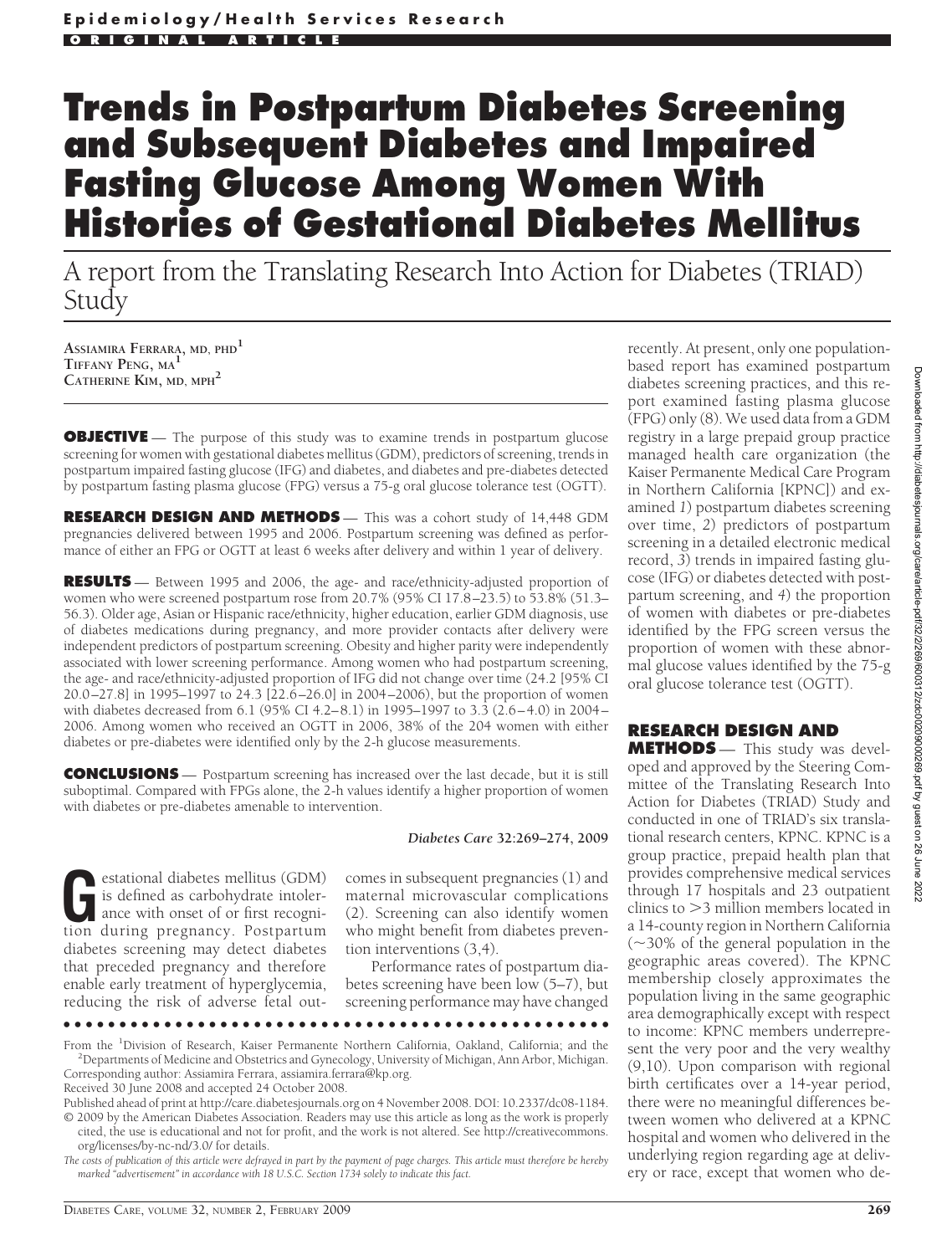# *Trends in postpartum screening in GDM*

livered at a KPNC hospital were slightly less likely to be Hispanic (25.8 vs. 32.0%).

We used the KPNC GDM registry (11) to identify women with GDM who delivered between 1 January 1995 and 31 December 2006. During this 12-year period, the proportion of women who had been screened for GDM with a 50-g, 1-h oral challenge test during the second trimester increased by  $\sim$ 3% over time (ageand race/ethnicity-adjusted proportions 92.5 [95% CI 92.3–92.7] in 1995–1997 vs. 95.7 [95.6–95.9] in 2004–2006). If results were abnormal (1-h plasma glucose levels  $\geq 7.8$  mmol/l [140 mg/dl]), this test was followed by a standard diagnostic 100-g, 3-h OGTT. We identified 14,448 pregnancies that had a diagnosis of GDM from a health provider and with plasma glucose results during the index pregnancy that met the National Diabetes Data Group (NDDG) criteria on the 3-h 100-g OGTT for GDM, i.e.,  $\geq 2$  glucose values at or exceeding the following thresholds: fasting, 105 mg/dl; 1 h, 190 mg/dl; 2 h, 165 mg/dl; and 3 h, 145 mg/dl (12,13) without recognized preexisting diabetes (14). We included only women who met the NDDG criteria of GDM because, in this clinical setting, the NDDG criteria were used for diagnosis of GDM until January 2007. We also required that these women had a diagnosis of GDM. Approximately 550 women had no diagnosis of GDM but met the NDDG criteria (equivalent to 4% of the size of our GDM cohort with a diagnosis); women without a diagnosis of GDM were excluded from the analysis.

For the first and second aims, the primary outcome was performance of postpartum screening for diabetes by either an FPG test alone or a 75-g, 2-h OGTT. Because several weeks may elapse before glucose metabolism returns to normal in most women with GDM (15), the American Diabetes Association (16) and the American College of Obstetricians and Gynecologists (17) both recommend that postpartum glucose screening be performed at 6 weeks postpartum or later. We considered the postpartum screening performed only if it was done during the first year after delivery starting from 6 weeks and if the woman was not pregnant again. For the third aim, the outcome was the proportion of women identified with either IFG (defined as an FPG  $\geq 100$ mg/dl but  $\langle 126 \text{ mg/dl} \rangle$  or diabetes diagnosed by FPG  $\geq$  126 mg/dl (18). Among women who had postpartum screening,



Figure 1—*Age- and race/ethnicity-adjusted proportions of postpartum screening for diabetes among women with histories of GDM by year of delivery. The KPNC GDM registry: 1995–2006.*

the proportion receiving the OGTT changed over time. Therefore, when we report on trends in postpartum conversion to diabetes, we report only on the fasting values detected by either an FPG or an OGTT. For the fourth aim, we examined the proportion of women who were identified as having pre-diabetes on the postpartum screen (that included IFG as defined above and impaired glucose tolerance [IGT] defined as a 2-h plasma glucose value  $\geq$ 140 mg/dl) or diabetes (defined as an FPG  $>$ 126 mg/dl or a 2-h plasma glucose value  $\geq$ 200 mg/dl) (18).

Age, gestational age at delivery, race/ ethnicity, maternal body weight during the beginning of the second trimester, and gestational age at GDM diagnosis were ascertained from the computerized medical records at birth. Use of insulin or glyburide during pregnancy was obtained from the pharmacy database. Because we had data on body weight but not on height, a woman was considered obese if her weight was  $\geq 90$ th percentile of the weight distribution of women of her race/ ethnicity in this study population. Infant birth weight was obtained from the electronic medical record. Macrosomia was defined as birth weight  $>$ 4,000 g. Data on annual household income were based on census block data. Education and parity were obtained by linkage with the state of California birth certificate database. Because the lag time before state birth certificates became available is  ${\sim}$ 3 years, we have these variables for women who delivered between 1995 and 2004.

#### Statistical analysis

The yearly age- and race/ethnicityadjusted proportion of women with GDM who had postpartum glucose screening and 95% CIs were calculated by the direct method, in which the age and race/ ethnicity distribution of the entire study population was used as the standard. Among women who had postpartum screening, the direct method was used to calculate the yearly age- and race/ ethnicity-adjusted rates of IFG and diabetes diagnosed by FPG.

Predictors of postpartum screening were examined in a multivariable logistic regression model adjusted for age, race/ ethnicity, education, income, obesity, parity, gestational age at GDM diagnosis, glyburide and insulin use during pregnancy, a macrosomic infant at the index pregnancy, visits to an internal medicine or obstetrics/gynecology provider during the postpartum period, year of delivery, and medical facilities. SAS (version 9.1; SAS Institute, Cary, NC) was used for all analyses. This study was approved by the human subjects committee of the Kaiser Foundation Research Institute.

# **RESULTS**

### Trends in postpartum screening with FPG performed alone or with an OGTT

We identified 14,448 pregnancies complicated by GDM occurring between 1995 and 2006 among KPNC members who were aged 15–44 years and delivered live infants or had still births. These pregnancies occurred among 13,547 women, because 901 had more than one pregnancy during the 12-year study period. The mean  $\pm$  SD age of women with GDM was  $32.3 \pm 5.4$  years. The percentage of women with GDM pregnancies who re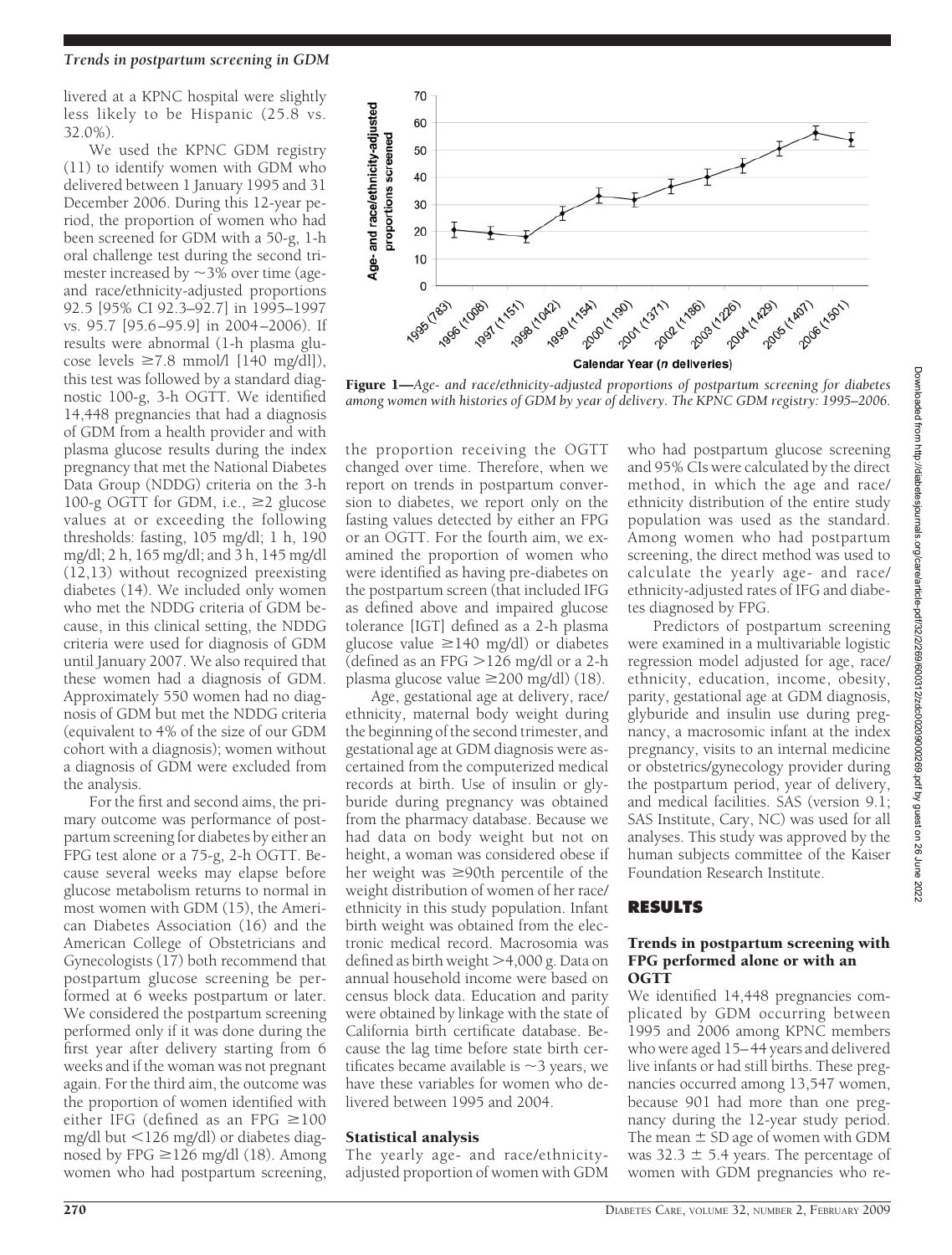ceived a postpartum glucose screening test increased from 1995 (20.3%) to 2006 (55.9%).

Between 1995 and 2006, the age of women with GDM increased slightly  $(28.2 \pm 5.7 \text{ to } 28.8 \pm 6.0 \text{ years})$  and the proportion of women with GDM who were Hispanic increased markedly. The race/ethnicity distributions in 1995 versus 2006 were as follows: 60.7 and 43.4% white, 14.5 and 15.4% Asian, 14.1 and 24.9% Hispanic, 6.7 and 6.7% African American, 2.0 and 4.4% other, and 2.0 and 5.2% unknown. Changes in the demographics represent changes in the entire population with GDM, regardless of performance of diagnostic screening. After adjustment for age and race/ethnicity, the proportion of women with GDM who received a postpartum glucose screening increased steadily over time from 20.7% (95% CI 17.8–23.5) in women who delivered in 1995 to 53.8 (51.3–56.3) in women who delivered in 2006 (Fig. 1).

# Predictors in postpartum screening

Unadjusted characteristics of women by postpartum screening status are illustrated in Table 1. In a multiple-adjusted logistic regression model (Table 2), older age, Asian or Hispanic race/ethnicity, higher education, at least two prior births, earlier gestational age at GDM diagnosis, use of insulin or glyburide during pregnancy, and visits to an internal medicine or obstetrics/gynecology provider during the postpartum period were independent and significant predictors of postpartum screening. Obesity and higher parity were significantly associated with less frequent screening.

# Trends in postpartum IFG and diabetes

On the basis of FPG (either performed alone or as part of the OGTT),  $3.5\%$  ( $n =$ 191) had diabetes and 22.0% ( $n = 1,228$ ) had IFG. The proportion of women with IFG postpartum remained similar over time, but the proportion of women with diabetes decreased from 1995–1997 to 1998–2000 and then leveled off (Fig. 2). Among women who delivered in 1995– 1997, 564 were screened at postpartum, and 131 had IFG and 32 had diabetes by FPG (age- and race/ethnicity-adjusted rates 24.2 [95% CI 20.–27.8] and 6.1 [4.2–8.1], respectively). Among women who delivered in 2004–2006, 2,381 women were screened, and 583 had IFG and 80 had diabetes by FPG (age- and

**Table 1—***Characteristics of women with a history of GDM by postpartum glucose screening status: KPNC GDM registry: 1995–2006*

|                                          | Without postpartum With postpartum<br>glucose screening | glucose screening | P        |
|------------------------------------------|---------------------------------------------------------|-------------------|----------|
| п                                        | 8,924                                                   | 5,524             |          |
| Age (years)                              |                                                         |                   | < 0.0001 |
| $<$ 25                                   | 9.4                                                     | 5.4               |          |
| $25 - 35$                                | 64.1                                                    | 63.0              |          |
| $\geq$ 36                                | 26.6                                                    | 31.6              |          |
| Race/ethnicity                           |                                                         |                   | < 0.0001 |
| Non-Hispanic white                       | 34.8                                                    | 28.0              |          |
| African American                         | 5.6                                                     | 3.2               |          |
| Asian                                    | 23.2                                                    | 31.3              |          |
| Hispanic                                 | 24.6                                                    | 27.1              |          |
| Other                                    | 4.8                                                     | 5.6               |          |
| Unknown                                  | 7.0                                                     | 4.8               |          |
| Education                                |                                                         |                   | < 0.0001 |
| Less than high school                    | 12.2                                                    | 11.7              |          |
| High school graduate                     | 29.9                                                    | 24.4              |          |
| 2-year college                           | 23.4                                                    | 20.9              |          |
| 4-year college                           | 21.5                                                    | 26.4              |          |
| Postgraduate degree                      | 11.3                                                    | 15.2              |          |
| Unknown                                  | 1.8                                                     | 1.5               |          |
| Annual household income                  |                                                         |                   | 0.0003   |
| $<$ \$30,000                             | 6.6                                                     | 4.4               |          |
| \$30,000-59,000                          | 43.3                                                    | 38.0              |          |
| \$60,000-99,000                          | 39.8                                                    | 44.5              |          |
| $\geq$ \$100,000                         | 4.9                                                     | 6.8               |          |
| Unknown                                  | 5.4                                                     | 6.3               |          |
| Parity                                   |                                                         |                   | 0.0003   |
| 0                                        | 37.4                                                    | 40.4              |          |
| 1                                        | 32.5                                                    | 32.8              |          |
| $\geq$ 2                                 | 30.1                                                    | 26.8              |          |
| Obese                                    | 10.4                                                    | 8.9               | < 0.0001 |
| Gestational age at GDM diagnosis (weeks) |                                                         |                   | < 0.0001 |
| $<$ 20                                   | 8.4                                                     | 13.7              |          |
| $20 - 24$<br>$25 - 30$                   | 3.9                                                     | 4.8               |          |
| $31 - 37$                                | 57.2<br>26.4                                            | 63.9<br>14.0      |          |
| $\geq 38$                                | 0.7                                                     | 0.2               |          |
| Unknown                                  | 3.5                                                     | 3.4               |          |
| Plasma glucose at the 100-g OGTT         |                                                         |                   |          |
| Fasting                                  |                                                         |                   | 0.29     |
| $<$ 95 mg/dl                             | 58.0                                                    | 58.0              |          |
| $\geq$ 95 but <105 mg/dl                 | 20.3                                                    | 21.2              |          |
| $\geq$ 105 mg/dl                         | 21.7                                                    | 20.9              |          |
| 1-h                                      |                                                         |                   | 0.16     |
| $<$ 180 mg/dl                            | 10.5                                                    | 9.6               |          |
| $\geq$ 180 but <190 mg/dl                | 5.9                                                     | 5.7               |          |
| $\geq$ 190 mg/dl                         | 83.5                                                    | 84.6              |          |
| 2-h                                      |                                                         |                   | 0.85     |
| $<$ 155 mg/dl                            | 5.5                                                     | 5.4               |          |
| $\geq$ 155 but <165 mg/dl                | 3.3                                                     | 3.2               |          |
| $\geq$ 165 mg/dl                         | 91.1                                                    | 91.4              |          |
| 3-h                                      |                                                         |                   | 0.99     |
| $<$ 140 mg/dl                            | 46.7                                                    | 46.7              |          |
| $\geq$ 140 but <145 mg/dl                | 4.4                                                     | 4.4               |          |
| $\geq$ 145 mg/dl                         | 49.0                                                    | 49.0              |          |
| Diabetes medication during pregnancy     |                                                         |                   |          |
| Insulin                                  | 12.6                                                    | 15.2              | < 0.0001 |
| Glyburide                                | 6.4                                                     | 13.9              | < 0.0001 |
| Macrosomic infant delivered              | 15.5                                                    | 13.8              | 0.014    |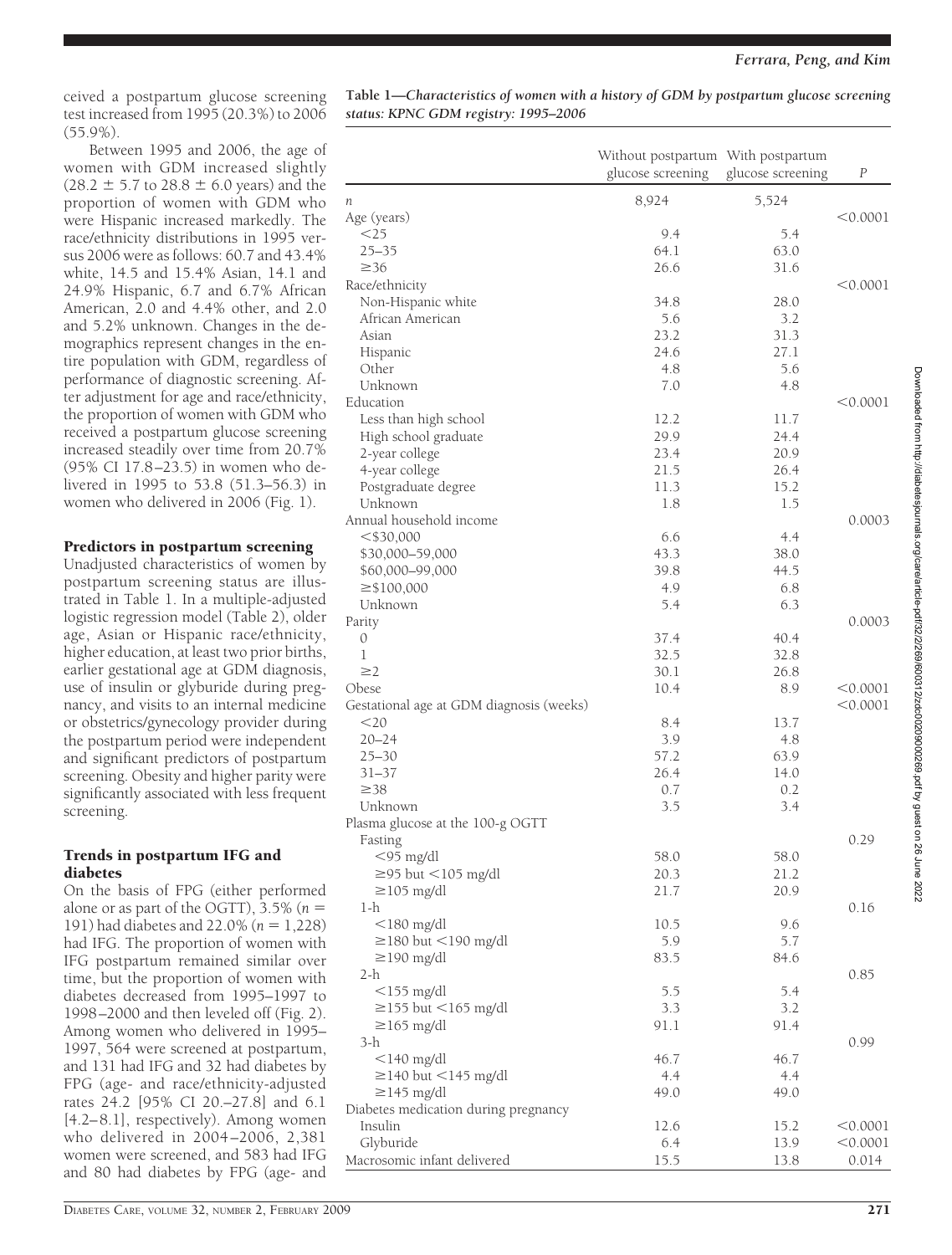**Table 2—***Multiple adjusted logistic regression model predicting postpartum glucose screening among women with history of GDM: the KPNC GDM registry: 1995–2006*

|                                             | Odds ratio (95% CI) |
|---------------------------------------------|---------------------|
| Age (years)                                 |                     |
| $<$ 25                                      | 1.00                |
| $25 - 35$                                   | $1.43(1.23 - 1.67)$ |
| $\geq 36$                                   | $1.80(1.52 - 2.14)$ |
| Race                                        |                     |
| Non-Hispanic white                          | 1.00                |
| African American                            | $0.86(0.70-1.05)$   |
| Asian                                       | $1.36(1.23 - 1.51)$ |
| Hispanic                                    | $1.37(1.23 - 1.52)$ |
| Other/missing                               | $1.10(0.96 - 1.27)$ |
| Education                                   |                     |
| Less than high school                       | $1.02(0.87-1.19)$   |
| High school graduate                        | 1.00                |
| 2-year college                              | 1.03 (0.91–1.17)    |
| 4-year college                              | $1.22(1.08-1.38)$   |
| Postgraduate education                      | $1.21(1.04-1.40)$   |
| Parity                                      |                     |
| $\mathcal{O}$                               | 1.00                |
| 1                                           | $0.93(0.84 - 1.03)$ |
| $\geq$ 2                                    | $0.82(0.74 - 0.92)$ |
| Income                                      |                     |
| $<$ \$30,000                                | 1.00                |
| \$30,000-59,000                             | $1.04(0.87 - 1.24)$ |
| \$60,000-99,000                             | $1.07(0.89 - 1.28)$ |
| $\geq$ \$100,000                            | $1.24(0.98 - 1.57)$ |
| Obese                                       |                     |
| No                                          | 1.00                |
| Yes                                         | $0.73(0.63 - 0.86)$ |
| Gestational age at diagnosis of GDM (weeks) |                     |
| $<$ 20                                      | 1.00                |
| $20 - 24$                                   | $0.89(0.72 - 1.09)$ |
| $25 - 30$                                   | $0.90(0.79 - 1.02)$ |
| $31 - 37$                                   | $0.55(0.47-0.63)$   |
| $\geq 38$                                   | $0.30(0.14 - 0.62)$ |
| Insulin use during pregnancy                | $1.51(1.35-1.69)$   |
| Glyburide use during pregnancy              | $1.27(1.12 - 1.45)$ |
| Macrosomic infant delivered                 |                     |
| No                                          | 1.00                |
| Yes                                         | $1.01(0.90 - 1.12)$ |
| Postpartum visits                           |                     |
| $0$ visits                                  | 1.00                |
| 1 visit                                     | 2.48 (1.95–3.16)    |
| $\geq$ visits                               | 4.85 (3.86–6.10)    |

sified as having normal glucose tolerance on the basis of FPG alone. Therefore, 78 (38%) of the 204 women with either diabetes or pre-diabetes were identified only by the 2-h glucose measurements.

**CONCLUSIONS** — In a managed care plan with a large number of women with GDM pregnancies, we found that between 1995 and 2006, screening for postpartum diabetes increased from 20.7 to 53.8%. The increase in screening performance is not likely to be due to advancing maternal age or changes in the racial/ ethnic composition of women with GDM, as this trend in screening performance was similar after adjustment for age and race/ethnicity, and almost the entire population of pregnant women was screened for GDM between 1995 and 2006. Although the proportion of women with IFG on their postpartum screen did not significantly change over time, the proportion of women with diabetes (diagnosed by FPG levels) at postpartum decreased by  $\sim$  50%. This observed decrease in diabetes among women with postpartum screening is not likely to be a consequence of the small increase (3%) in GDM screening over time. The decrease is more likely because of better identification of diabetes before pregnancy, as suggested by the reported increase in postpartum screening among women with GDM and because of an increase in glucose screening in postpartum women without GDM (1.9% in 1995 vs. 8.2% in 2006).

As in other reports (5–8), the majority of women in our cohort did not undergo postpartum diabetes screening in the early years of the study. Asian and Hispanic women were more likely to undergo postpartum screening. It is possible that health care providers might have recommended more postpartum screening among these racial/ethnic groups, given their higher prevalence of diabetes (19). It is also possible that Asian women were more likely to have had a recent physical examination, giving the health care provider the opportunity to recommend screening, as suggested by racial/ethnic differences in access to care among GDM women (20). Similar to other reports, we found that greater contact with medical care, either through a postpartum visit or other contacts, was associated with greater postpartum screening and may have provided additional opportunities to perform screening (6,7). Women who were more likely to be screened also were

race/ethnicity-adjusted rates 24.3 [22.6– 26.0] and 3.3 [2.6–4.0], respectively).

# Proportion of women with diabetes and pre-diabetes on the basis of FPG alone versus OGTT

The proportion of women receiving an OGTT increased from 1995 (5.0%) to 2005 (16.6%) and markedly increased in 2006 (71.5%). In 2006, KPNC instituted a nurse managed care program that included greater attention to postpartum screening guidelines. Among the 600 women who underwent a 75-g OGTT in 2006, 16 had diabetes at postpartum. Diabetes was diagnosed in 4 (25%) by FPG alone. Of the remaining 12 women, 8 (50%) had IFG and 4 (25%) had normal FPG. Of the 188 women who were found to have pre-diabetes (i.e., either IFG or IGT according to the fasting or 2-h glucose values measured during the 75-g OGTT), only 114 (60%) were diagnosed with IFG; 74 (40%) would have been clas-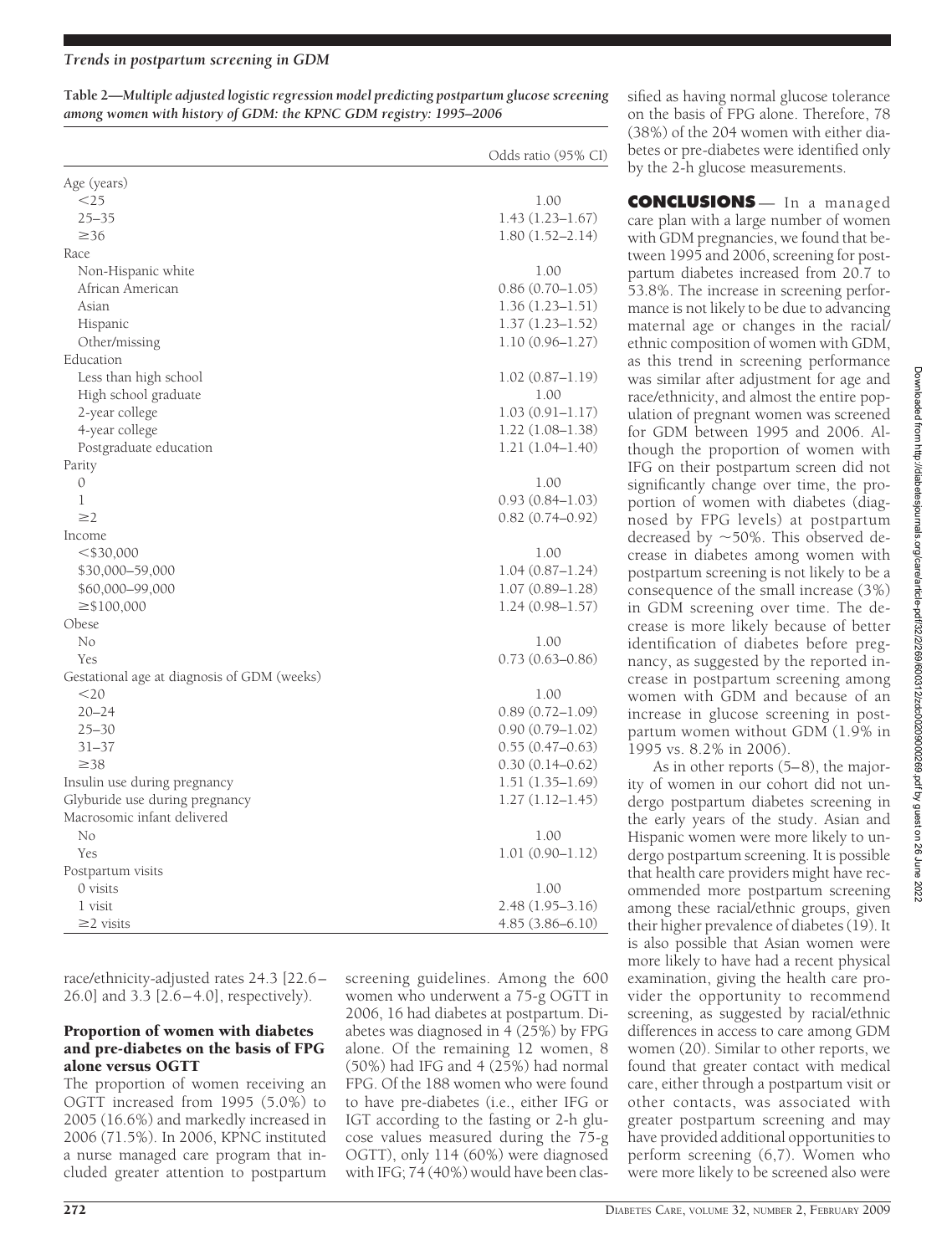



older and had higher educational attainment. Although reasons are speculative, these women may have had greater awareness of their diabetes risk and the recommendation for screening. In women who were screened postpartum, GDM was diagnosed earlier in their index pregnancy, and they were more likely to have been treated with medications, which may have increased their and their provider's awareness of their diabetes risk. Glucose levels on the diagnostic 3-h OGTT during pregnancy were similar in women who were and were not screened, suggesting that these were not used to guide testing. As shown by others (21), there was a suggestion that some of the women with a history of GDM who might have had a higher risk of developing diabetes during the postpartum period, such as those who were obese or with higher parity, were less likely to perform postpartum screening.

The American Diabetes Association (16), the American College of Obstetricians and Gynecologists (17), and the Fifth International Congress Workshop for Gestational Diabetes (15) endorse the postpartum OGTT and FPG to different extents. If only FPG were used in postpartum screening, 74 (40%) cases of IGT and 16 (75%) cases of diabetes would have been missed. Kitzmiller et al. (19) reported that among 527 women with GDM, at postpartum 16.5% had isolated IGT, only 16% of women in whom diabetes was diagnosed met the criteria for both elevated FPG and 2-h values, and 21 of 25 women met the criteria for diabetes according to their 2-h values alone. Hunt and Conway (21) also reported that onethird of their postpartum GDM cohort

undergoing the OGTT and who had diabetes or pre-diabetes had isolated 2-h elevations. Their results are very similar to those found in this study: 78 of 204 women compared with 41 of 117 (or 38% vs. 35%). Therefore, the greater convenience of the FPG needs to be weighed carefully against its decreased sensitivity, particularly among women with a history of GDM.

This report has several limitations. We were not able to distinguish whether the lack of screening occurred because of a lack of provider order or other reasons. Such a distinction might have implications for interventions to improve screening performance. However, provider orders for screening might occur only after negotiation with the patient, and a lack of provider order may, at least in part, reflect women's objections to the test. We defined obesity by using race/ethnicityspecific percentiles, rather than height-toweight ratios, thus introducing the possibility for misclassification and artificially decreasing the association between obesity and screening to the null. Information on other confounders, such as family history of diabetes, was not available from electronic records.

Because the population of women with GDM is of reproductive age, postpartum screening and subsequent diagnoses of diabetes affect not only the mothers but also future pregnancies. The risk of complications, particularly stillbirths and congenital abnormalities, may be reduced with optimal glycemic control before the subsequent pregnancy (1). Prepregnancy glycemic control might also reduce the risk of the infant to the in utero exposure

to hyperglycemia that might lead to childhood obesity and diabetes (22). A diagnosis of pre-diabetes would identify women at high risk of future maternal diabetes, but this risk could be reduced through the application of interventions such as thiazolidinediones, metformin, or intensive lifestyle modification (3,4).

We conclude that, among women with a GDM history, postpartum diabetes screening has increased, but screening is still suboptimal. Performance of an FPG alone, as opposed to the OGTT, will miss a subpopulation of women at risk. Interventions that increase postpartum screening performance are needed.

**Acknowledgments**— This study was supported by funds from the Translating Research Into Action for Diabetes (TRIAD) study, which was supported by the Centers for Disease Control and Prevention U58/CCU523525-03 and R18 DK067334 from the National Institute of Health of Diabetes and Digestive and Kidney Diseases.

No potential conflicts of interest relevant to this article were reported.

# **References**

- 1. Kitzmiller J, Gavin L, Gin G, Jovanovic-Peterson L, Main E, Zigrang W: Preconception care of diabetes: glycemic control prevents congenital anomalies. *JAMA* 365:731–736, 1991
- 2. Retinopathy and nephropathy in patients with type 1 diabetes four years after a trial of intensive therapy: the Diabetes Control and Complications Trial/Epidemiology of Diabetes Interventions and Complications Research Group. *N Engl J Med* 342: 381–389, 2000
- 3. Ratner R: Prevention of type 2 diabetes in women with previous gestational diabetes. *Diabetes Care* 30:S242–S245, 2007
- 4. Buchanan T, Xiang A, Peters R, Kjos S, Marroquin A, Goico J, Ochoa C, Tan S, Berkowitz K, Hodis H, Azen S: Preservation of pancreatic  $\beta$ -cell function and prevention of type 2 diabetes by pharmacological treatment of insulin resistance in high-risk Hispanic women. *Diabetes* 51:2796–2803, 2002
- 5. Smirnakis K, Chasan-Taber L, Wolf M, Markenson G, Ecker J, Thadhani R: Postpartum diabetes screening in women with a history of gestational diabetes. *Obstet Gynecol* 106:1297–1303, 2005
- 6. Russell M, Phipps M, Olson C, Welch H, Carpenter M: Rates of postpartum glucose testing after gestational diabetes mellitus. *Obstet Gynecol* 108:1456–1462, 2006
- 7. Kim C, Tabaei B, Burke R, McEwen L, Lash R, Johnson S, Schwartz K, Bernstein S, Herman W: Missed opportunities for